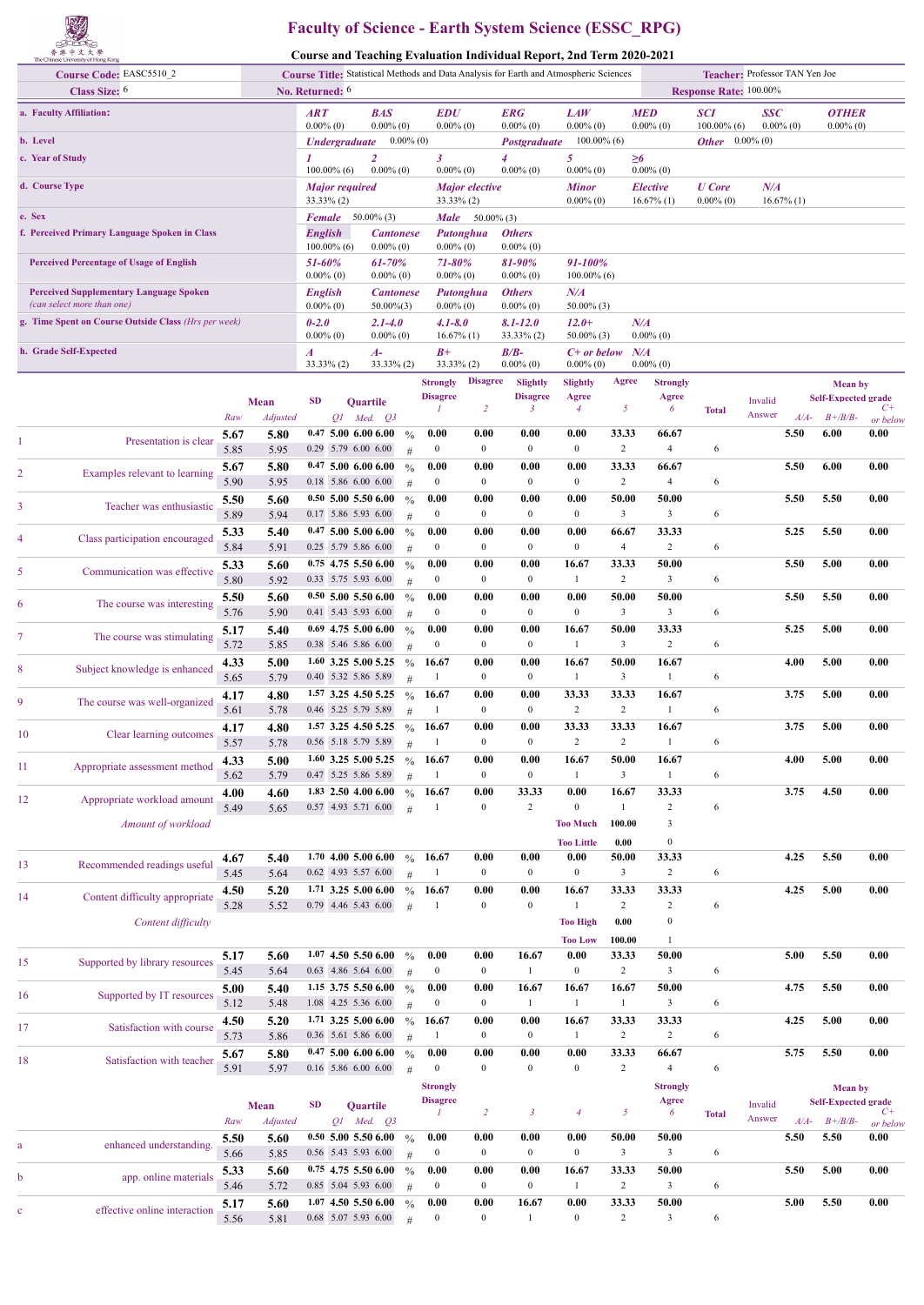## **Faculty of Science - Earth System Science (ESSC\_RPG)**

**Course and Teaching Evaluation Individual Report, 2nd Term 2020-2021**

| EASC5510 2<br><b>Tourse Code:</b><br>$\overline{\phantom{0}}$ | <b>Course Title:</b> | <b>Teacher:</b> |
|---------------------------------------------------------------|----------------------|-----------------|
| <b>Class Size:</b>                                            | . Returned<br>No.    | snonse Rate:    |
|                                                               |                      |                 |

**Notes** 1. 'Invalid answers' include (a) non-response and (b) selection more than one category. All other data are considered valid answers.

2. For each numbered question, top row (not shaded) reports **Course Statistics**, bottom row (shaded) reports **Departmental/Programme/School/College Statistics**.

3. Definitions: (a) **Raw Mean:** mean based on all valid answers (b) **Adjusted Mean**: Mean with bottom 10% valid answers removed; (c) **SD**: Standard Deviation;

(d) **Q1**: 25th percentile; **Med.**: Median; **Q3**: 75th percentile; (e) #: number of respondents selecting the respective category; (f) **%**: percentage of # divided by number of valid answers;

 (g) **Total**: total number of valid answers; (h) **Mean by Expected Grade**: Raw mean based on responses of students expecting the corresponding grade. All statistics, except adjusted means, are compiled based on valid answers.